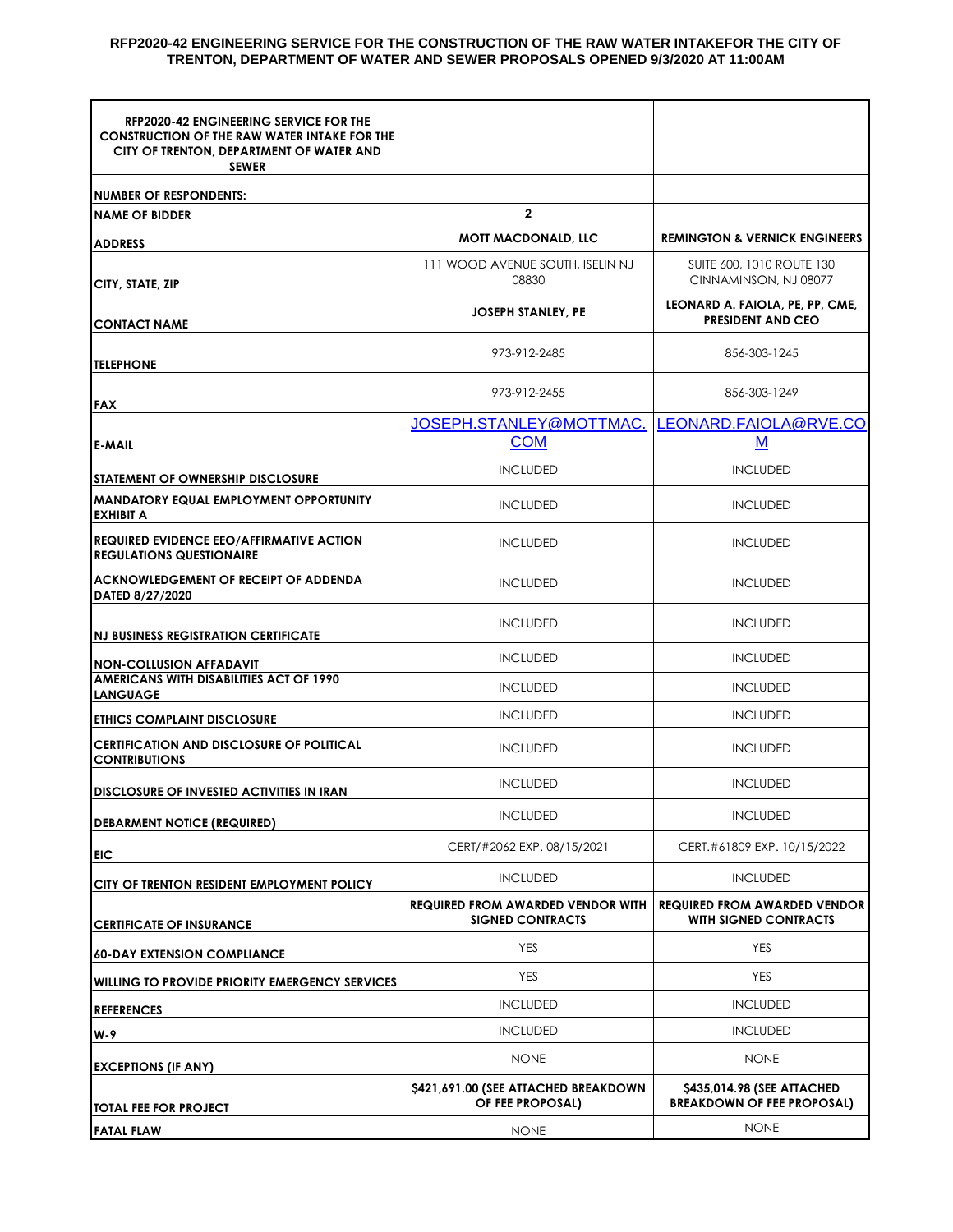

## 8. Fee proposal

Per the RFP, we offer the following not-to-exceed proposal for the proposed work.

| a. Construction period services    | \$416,691 |  |
|------------------------------------|-----------|--|
| b. Additional engineering services | \$5,000   |  |
| Total                              | \$421,691 |  |

The attached table provides a breakdown of our labor and direct expenses for each task.

 $\tilde{k}=\tilde{k}$ 

 $\sim$  1

 $L_{\rm A}$ 

J.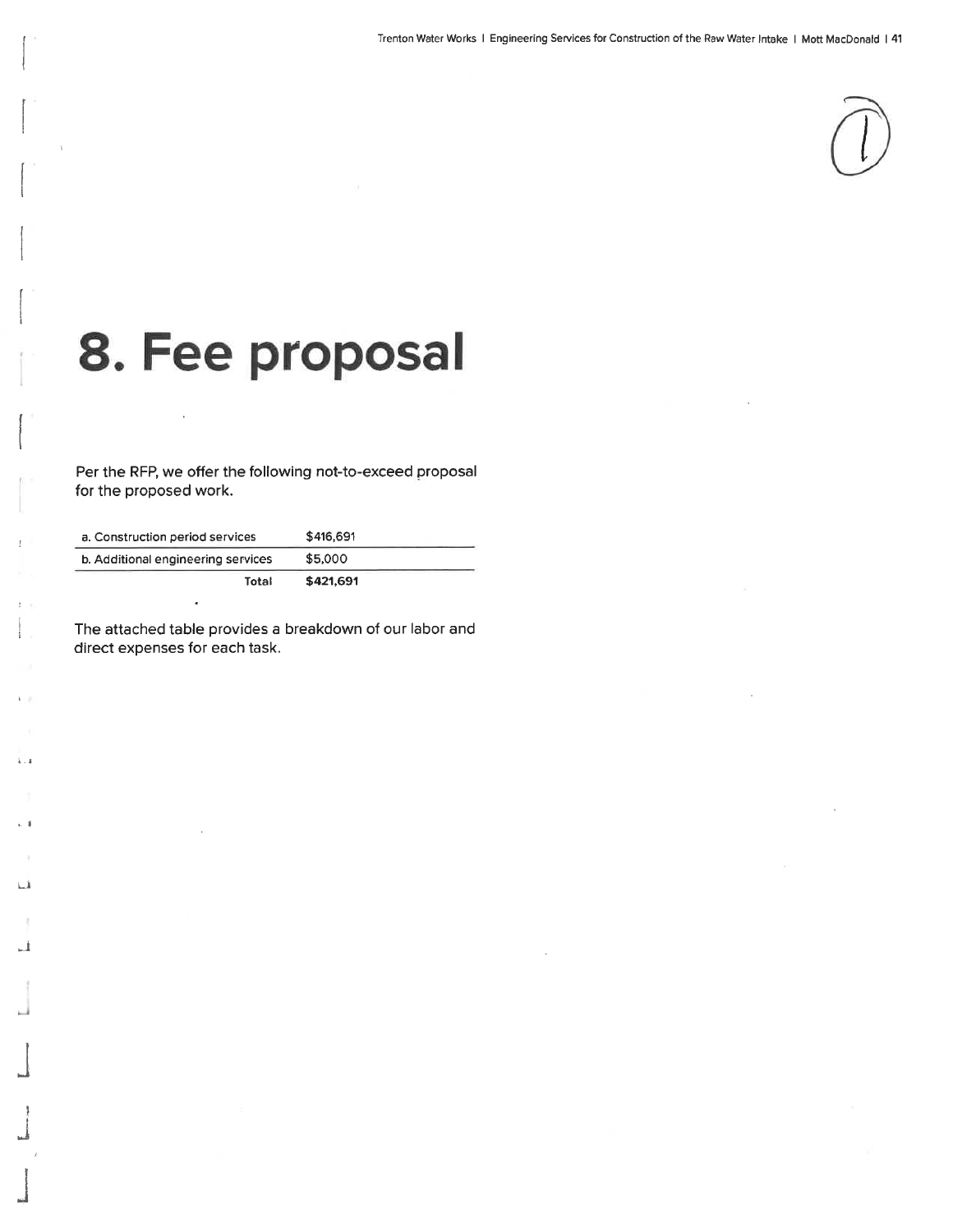## Labor summary

| <b>Discipline</b>                                |               | Management Management Process |                     | Electrical                         | <b>I&amp;C</b>       |        | Mechanical Mechanical Architectural Structural Structural Resident Total Labor |                   |                |         |           |       |                 |
|--------------------------------------------------|---------------|-------------------------------|---------------------|------------------------------------|----------------------|--------|--------------------------------------------------------------------------------|-------------------|----------------|---------|-----------|-------|-----------------|
| Title/Grade                                      | Sr. VP/G      | Sr Proj Mgr                   | Engineer II Sr Proj | ភ្ន                                | Sr Proj Mgr Proj Eng |        | Engineer II                                                                    | Arch IV           | Proj Mgr       | Eng III | Eng!      | Hours | Fee             |
| Name                                             | J Stanley     | S Holmes                      | Fahham<br>Y AI      | $\frac{\Theta}{\Theta}$<br>T Kadzi | D. Hinds             | J Wang | D Gonazalez-<br>Lopez                                                          | T Naik-<br>Gadiah | <b>M</b> Nieto | L Sison | E Lutz    |       |                 |
| period services<br>Construction<br>Task A-       | $\frac{2}{3}$ | 158                           | 280                 | $\frac{8}{2}$                      | 88                   |        | é                                                                              | Έ                 |                | S)      | 2,760     |       | 3,422 \$374,291 |
| engineering<br>Additional<br>services<br>Task B- |               |                               |                     |                                    |                      |        |                                                                                |                   |                |         |           |       | မှ              |
| Total Hours 102                                  |               | 158                           | 280                 | 8                                  | 26                   |        | é                                                                              | پ                 | 4              | ္က      | 2,760     | 3,422 |                 |
| Total Labor Fee \$28,050                         |               | \$25,972                      | \$30,282            | \$5,869                            | \$5,575              | \$345  | \$1,937                                                                        | \$1,854           | \$891          | \$4,884 | \$268,631 |       | \$374,291       |

## Direct expenses

| Code                                      | <b>Description</b>         | Total Direct Cost Task A |           | Task B  |
|-------------------------------------------|----------------------------|--------------------------|-----------|---------|
| COCAR                                     | Company Car Costs \$37,400 |                          | \$37,400  |         |
| GENRL                                     | General                    | \$10,000                 | \$5,000   | \$5,000 |
| Expenses Subtotal<br><b>Loaded Direct</b> |                            | \$47,400                 | \$42,400  | \$5,000 |
| Loaded Labor                              |                            |                          | \$374,291 |         |
| <b>Total</b>                              |                            |                          | \$416,691 | \$5,000 |